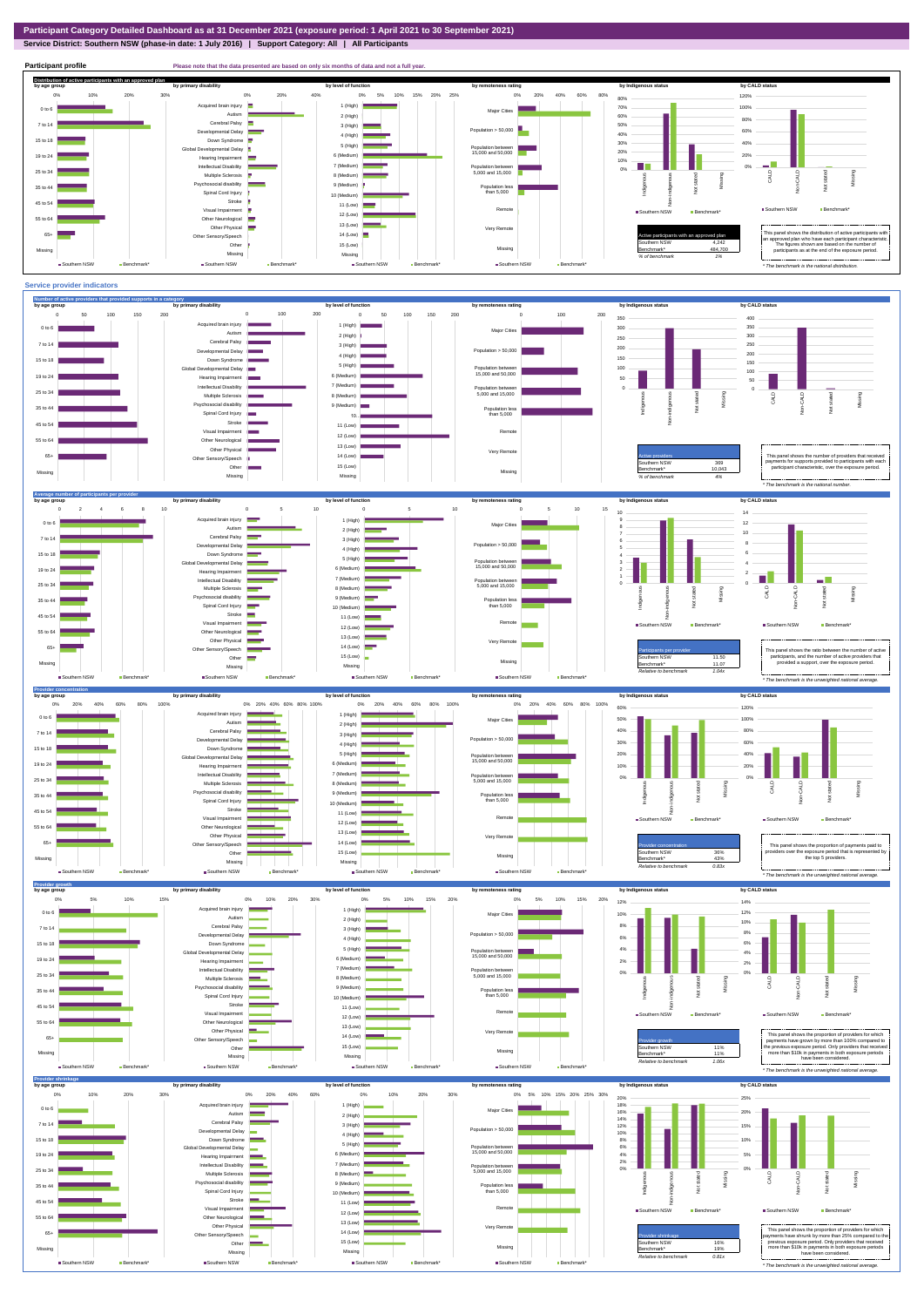## **Service District: Southern NSW (phase-in date: 1 July 2016) | Support Category: All | All Participants**



|                                | Active participants with        |                                | <b>Participants</b> | Provider       | Provider        | Provider  | <b>Total plan</b> |                           |                    | Outcomes indicator on | Has the NDIS helped with |
|--------------------------------|---------------------------------|--------------------------------|---------------------|----------------|-----------------|-----------|-------------------|---------------------------|--------------------|-----------------------|--------------------------|
| <b>Support category</b>        | approved plans                  | <b>Active providers</b>        | per provider        | concentration  | arowth          | shrinkage | budgets (\$m)     | Payments (\$m)            | <b>Utilisation</b> | choice and control    | choice and control?      |
| Core                           |                                 |                                |                     |                |                 |           |                   |                           |                    |                       |                          |
| Consumables                    | 2.763                           | 120                            | 23.0                | 62%<br>U.      | 5%              | 15%       | 2.7               | 1.7                       | 64%                | 61%                   | 80%                      |
| <b>Daily Activities</b>        | 2.487                           | 143                            | 17.4                | 64%            | 11%             | 19%       | 59.5              | 49.6                      | 83%                | 57%                   | 82%                      |
| Community                      | 2.596                           | 110                            | 23.6                | 64%            | 10%             | 12%       | 29.7              | 17.9                      | 60%                | 55%                   | 81%                      |
| Transport                      | 1.794                           | 25                             | 71.8                | 87%            | $0\%$           | 0%        | 2.7               | 2.7                       | 100%               | 53%                   | 83%                      |
| Core total                     | 3.581                           | ------<br>214                  | -------<br>16.7     | 60%            | .<br>13%        | <br>14%   | <br>94.6          | 72.0                      | ------<br>76%      | -------<br>58%        | .<br>79%                 |
|                                |                                 |                                |                     |                |                 |           |                   |                           |                    |                       |                          |
| <b>Capacity Building</b>       |                                 |                                |                     |                |                 |           |                   |                           |                    |                       |                          |
| Choice and Control             | 2.772                           | 115                            | 24.1                | 66%            | 0%              | 4%        | 2.0               | 1.9                       | 95%                | 57%                   | 80%                      |
| <b>Daily Activities</b>        | 4.114                           | 174                            | 23.6                | 63%            | $0\%$           | 5%        | 21.2              | <b>Contractor</b><br>11.4 | 54%                | 58%                   | 79%                      |
| Employment                     | 197                             | 28                             | 7.0                 | 79%            | $0\%$           | 64%       | 1.4               | 0.6                       | 45%                | 40%                   | 80%                      |
| Relationships                  | 426                             | 38                             | 11.2                | 84%            | $0\%$           | $0\%$     | 1.7               | 1.0                       | 56%                | 24%                   | 78%                      |
| Social and Civic               | <b>College</b><br>515           | <b>Contract Contract</b><br>36 | 14.3                | 68%            | 17%             | 8%        | 1.2               | 0.5                       | 41%                | 53%                   | 73%                      |
| Support Coordination           | 1.559                           | 123<br>------                  | 12.7<br>-------     | 65%<br>------- | $0\%$<br>------ | 7%<br>.   | 3.3<br>--------   | 2.4                       | 75%<br>-------     | 52%<br>               | 81%<br>                  |
| <b>Capacity Building total</b> | 4.175                           | 269                            | 15.5                | 57%            | 4%              | 16%       | 31.5              | 18.1                      | 57%                | 58%                   | 79%                      |
|                                |                                 |                                |                     |                |                 |           |                   |                           |                    |                       |                          |
| Capital                        |                                 |                                |                     |                |                 |           |                   |                           |                    |                       |                          |
| Assistive Technology           | 933<br><b>Contract Contract</b> |                                | 12.3                | 68%            | 16%             | 32%       | 4.3               | 2.4                       | 55%                | 68%                   | 82%                      |
| <b>Home Modifications</b>      | 331<br><b>COL</b>               | 25                             | 13.2                | 79%            | 15%             | 38%       | 1.6               | 1.0                       | 62%                | 53%                   | 84%                      |
| <b>Capital total</b>           | 1.057                           | 88                             | 12.0                | 56%            | 13%             | 29%       | 6.0               | 3.4                       | 57%                | 64%                   | 83%                      |
| Missina                        |                                 | $\Omega$                       | 0.0                 | 0%             | 0%              | 0%        | 0.0               | 0.0                       | 0%                 | $0\%$                 | 0%                       |
| All support categories         | 4.242                           | 369                            | 11.5                | 57%            | 11%             | 16%       | 132.1             | 93.5                      | 71%                | 59%                   | 79%                      |

Note: Only the major support categories are shown.<br>Note: Capacity Building total individual Wellbeing, Home Living and Lifelong Learning although these support categories are not shown.<br>Note: A utilisation rate may be abov

| <b>Indicator definitions</b>                                                                                                                        |                                                                                                                                                                                                                                                                                                                                                                                                                                                                                                                                                                                                                                                                                                                                                                                                                 |
|-----------------------------------------------------------------------------------------------------------------------------------------------------|-----------------------------------------------------------------------------------------------------------------------------------------------------------------------------------------------------------------------------------------------------------------------------------------------------------------------------------------------------------------------------------------------------------------------------------------------------------------------------------------------------------------------------------------------------------------------------------------------------------------------------------------------------------------------------------------------------------------------------------------------------------------------------------------------------------------|
| Active participants with approved plans                                                                                                             | Number of active participants who have an approved plan and reside in the service district / have supports relating to the support category in their plan.                                                                                                                                                                                                                                                                                                                                                                                                                                                                                                                                                                                                                                                      |
| <b>Active providers</b><br><b>Participants per provider</b><br><b>Provider concentration</b><br><b>Provider growth</b><br><b>Provider shrinkage</b> | Number of providers that received payments for supports provided to participants within the service district / support category, over the exposure period.<br>Ratio between the number of active participants and the number of active providers.<br>Proportion of provider payments over the exposure period that were paid to the top 10 providers.<br>Proportion of providers for which payments have grown by more than 100% compared to the previous exposure period. Only providers that received more than \$10k in payments in both exposure periods have been considered.<br>Proportion of providers for which payments have shrunk by more than 25% compared to the previous exposure period. Only providers that received more than \$10k in payments in both exposure periods have been considered. |
| <b>Total plan budgets</b><br><b>Payments</b><br><b>Utilisation</b>                                                                                  | Value of supports committed in participant plans for the exposure period.<br>Value of all payments over the exposure period, including payments to providers, payments to participants, and off-system payments (in-kind and Younger People In Residential Aged Care (YPIRAC)).<br>Ratio between payments and total plan budgets.                                                                                                                                                                                                                                                                                                                                                                                                                                                                               |
| Outcomes indicator on choice and control<br>Has the NDIS helped with choice and control?                                                            | Proportion of participants who reported in their most recent outcomes survey that they choose who supports them.<br>Proportion of participants who reported in their most recent outcomes survey that the NDIS has helped with choice and control.                                                                                                                                                                                                                                                                                                                                                                                                                                                                                                                                                              |
|                                                                                                                                                     | The green dots indicate the top 10 percentile of service districts / support categories when ranked by performance against benchmark for the given metric. In other words, performing relatively well under the given metric.<br>The red dots indicate the bottom 10 percentile of service districts / support categories when ranked by performance against benchmark for the given metric. In other words, performing relatively poorly under the given metri                                                                                                                                                                                                                                                                                                                                                 |
|                                                                                                                                                     | Note: A higher score is considered to be 'good' performance under some metrics. For example, a high utilisation rate is a sign of a functioning market where participants have access to the supports they need.<br>For other metrics, a lower score is considered to be 'good' performance. For example, a low provider concentration is a sign of a competitive market.                                                                                                                                                                                                                                                                                                                                                                                                                                       |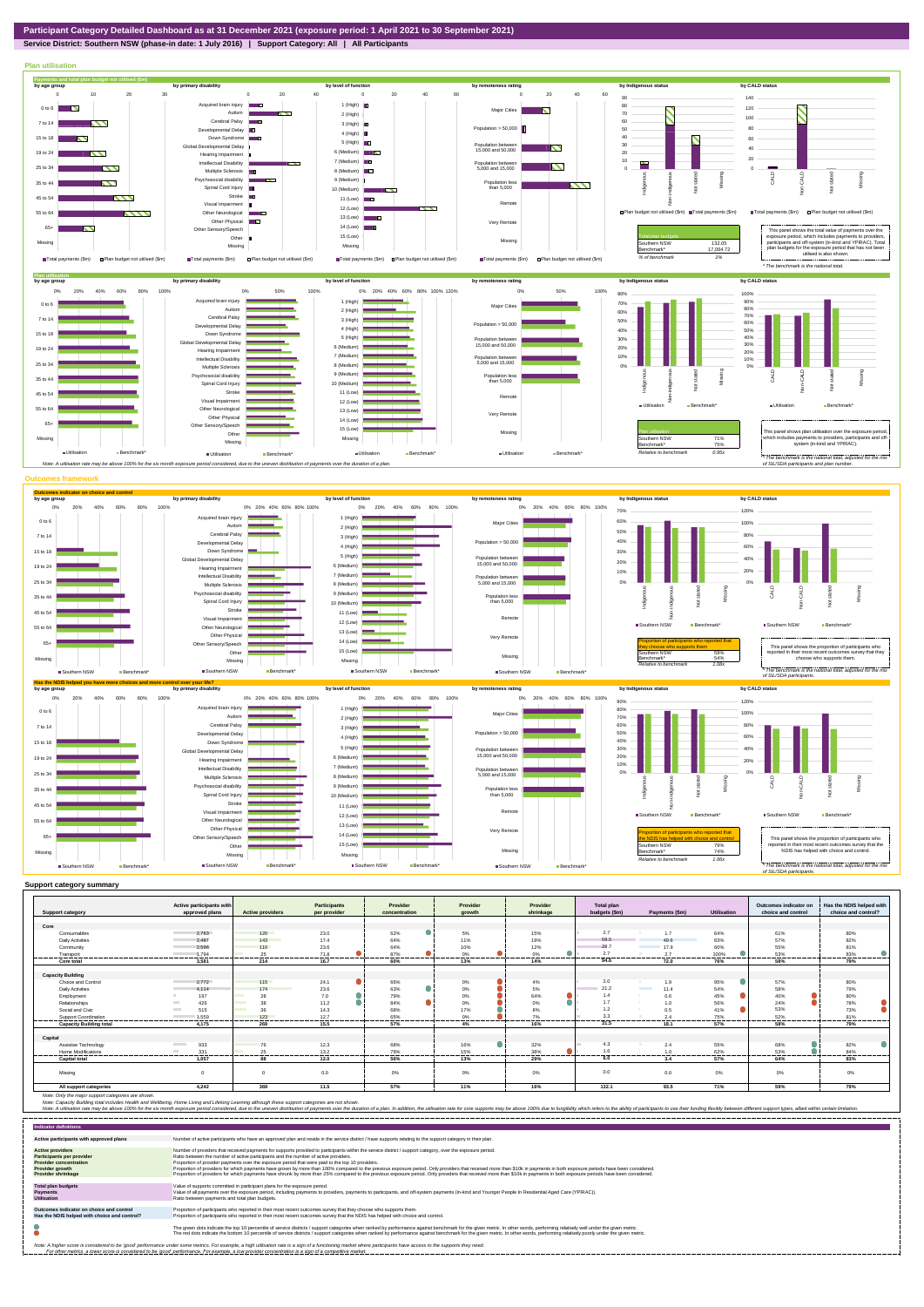**Service District: Southern NSW (phase-in date: 1 July 2016) | Support Category: All | Participants Receiving SIL/SDA**

![](_page_2_Figure_2.jpeg)

Global Developmental Delay Hearing Impairment Intellectual Disability

![](_page_2_Figure_3.jpeg)

2% 4%

2% 4%

Population between 15,000 and 50,000

6 (Medium) 7 (Medium)

19 to 24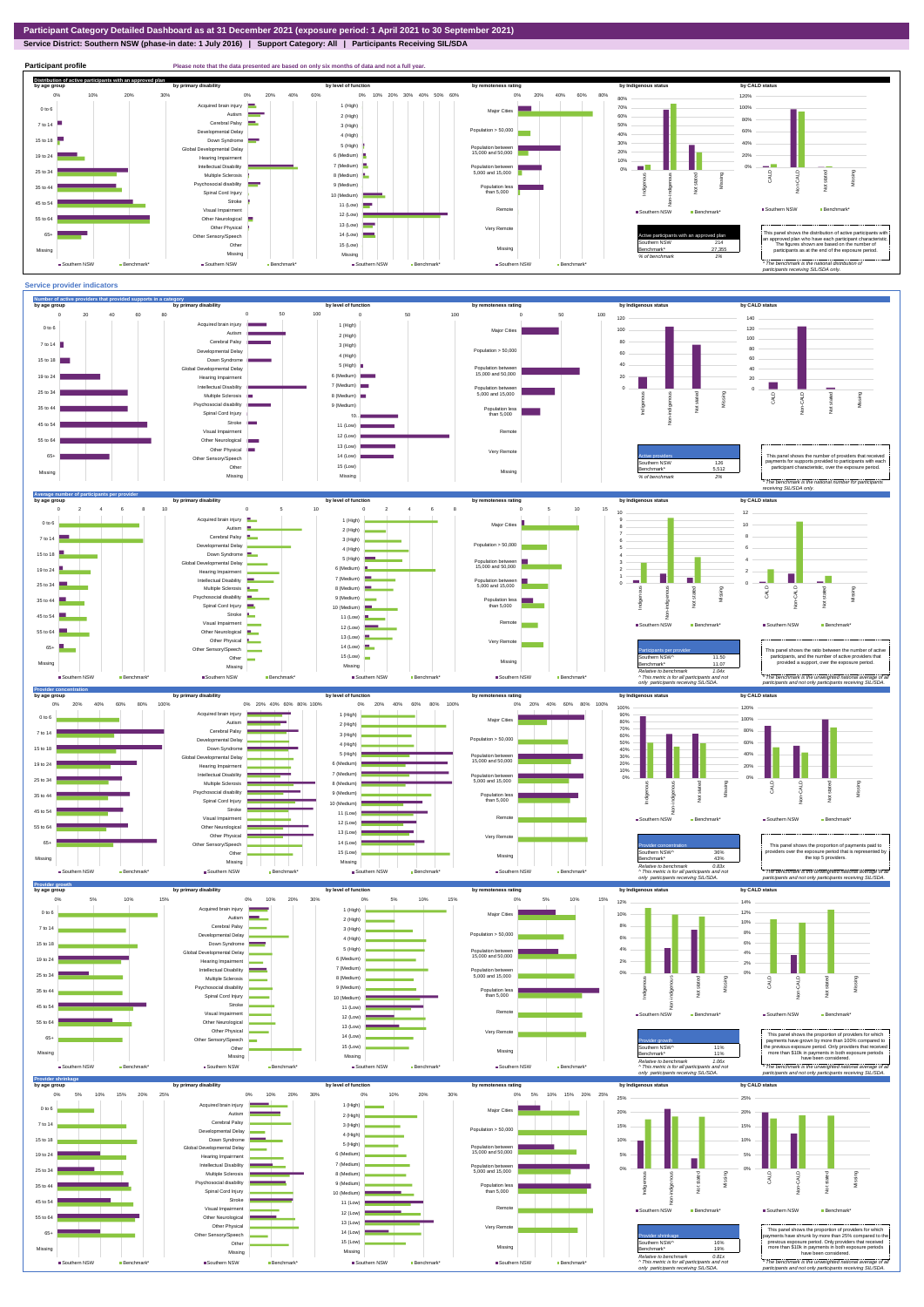## **Service District: Southern NSW (phase-in date: 1 July 2016) | Support Category: All | Participants Receiving SIL/SDA**

![](_page_3_Figure_0.jpeg)

| <b>Support category</b>                    | Active participants with<br>approved plans | <b>Active providers</b> | <b>Participants</b><br>per provider | Provider<br>concentration | Provider<br>arowth | Provider<br>shrinkage | <b>Total plan</b><br>budgets (\$m) | Payments (\$m)         | <b>Utilisation</b> | Outcomes indicator on<br>choice and control | Has the NDIS helped with<br>choice and control? |
|--------------------------------------------|--------------------------------------------|-------------------------|-------------------------------------|---------------------------|--------------------|-----------------------|------------------------------------|------------------------|--------------------|---------------------------------------------|-------------------------------------------------|
|                                            |                                            |                         |                                     |                           |                    |                       |                                    |                        |                    |                                             |                                                 |
| Core                                       |                                            |                         |                                     |                           |                    |                       |                                    |                        |                    |                                             |                                                 |
| Consumables                                | 177                                        | 48                      | 3.7                                 | 72%                       | 0%                 | 20%                   | 0.4                                | 0.2                    | 62%                | 20%                                         | 85%                                             |
| <b>Daily Activities</b>                    | 212                                        | 48                      | 4.4                                 | 82%                       | 7%                 | 14%                   | 22.8                               | 22.0                   | 96%                | 22%                                         | 85%                                             |
| Community                                  | 210                                        | 51                      | 4.1                                 | 68%                       | 0%                 | 10%                   | 5.3                                | <b>Contract</b><br>3.9 | 73%                | 22%                                         | 85%                                             |
| Transport                                  | 208                                        | 11                      | 18.9                                | 100%                      | 0%                 | 0%                    | 0.3                                | 0.3                    | 94%                | 22%                                         | 86%                                             |
| Core total                                 | 213                                        | 93                      | 2.3                                 | 78%                       | 3%                 | 15%                   | 28.8                               | 26.3                   | 92%                | 22%                                         | 85%                                             |
|                                            |                                            |                         |                                     |                           |                    |                       |                                    |                        |                    |                                             |                                                 |
| <b>Capacity Building</b>                   |                                            |                         |                                     |                           |                    |                       |                                    |                        |                    |                                             |                                                 |
| Choice and Control                         | 138                                        | 28                      | 4.9                                 | 73%                       | 0%                 | 0%                    | 0.1                                | 0.1                    | 103%               | 24%                                         | 82%                                             |
| <b>Daily Activities</b>                    | 213                                        |                         | 4.4                                 | 68%                       | 6%                 | 13%                   | 1.1                                | 0.7                    | 58%                | 22%                                         | 84%                                             |
| Employment                                 | 11                                         |                         | 1.6                                 | 100%                      | 0%                 | 100%                  | 0.1                                | 0.1                    | 54%                | 36%                                         | 100%                                            |
| Relationships                              | 117                                        | 20                      | 5.9                                 | 91%                       | 20%                | 20%                   | 0.6                                | 0.4                    | 66%                | 19%                                         | 84%                                             |
| Social and Civic                           | 11                                         |                         | 1.6                                 | 100%                      | 0%                 | 0%                    | 0 <sub>1</sub>                     | 0.1                    | 84%                | 30%                                         | 70%                                             |
| <b>Support Coordination</b>                | 204                                        | 33                      | 6.2                                 | 79%                       | 0%                 | 13%                   | 0.5                                | 0.4                    | 88%                | 22%                                         | 86%                                             |
| <b>Capacity Building total</b>             | <br>214                                    | -------<br>78           | ---------<br>2.7                    | --------<br>61%           | ---------<br>4%    | 22%                   | .<br>2.5                           | ---------<br>1.7       | .<br>68%           | <br>22%                                     | .<br>85%                                        |
|                                            |                                            |                         |                                     |                           |                    |                       |                                    |                        |                    |                                             |                                                 |
| Capital                                    | <b>Service Control</b>                     |                         |                                     |                           |                    |                       | 0.4                                |                        |                    |                                             |                                                 |
| Assistive Technology<br>Home Modifications | 85<br>142                                  | 20                      | 4.3<br>15.8                         | 95%<br>100%               | 0%<br>13%          | 50%<br>25%            | 0.9                                | 0.3                    | 75%                | 23%<br>20%                                  | 79%<br>86%                                      |
|                                            |                                            |                         | ------                              | ------                    |                    | .                     | 1.3                                | 0.5                    | 60%<br>------      | .                                           | ------                                          |
| <b>Capital total</b>                       | 161                                        | 26                      | 6.2                                 | 84%                       | 9%                 | 27%                   |                                    | 0.8                    | 65%                | 22%                                         | 87%                                             |
| Missing                                    | $\mathbf 0$                                | $\Omega$                | 0.0                                 | 0%                        | 0%                 | 0%                    | 0.0                                | 0.0                    | $0\%$              | 0%                                          | 0%                                              |
| All support categories                     | 214                                        | 126                     | 1.7                                 | 75%                       | 4%                 | 13%                   | 32.6                               | 28.9                   | 89%                | 22%                                         | 85%                                             |

| <b>Indicator definitions</b>                                                                                                                        |                                                                                                                                                                                                                                                                                                                                                                                                                                                                                                                                                                                                                                                                                                                                                                                                                 |
|-----------------------------------------------------------------------------------------------------------------------------------------------------|-----------------------------------------------------------------------------------------------------------------------------------------------------------------------------------------------------------------------------------------------------------------------------------------------------------------------------------------------------------------------------------------------------------------------------------------------------------------------------------------------------------------------------------------------------------------------------------------------------------------------------------------------------------------------------------------------------------------------------------------------------------------------------------------------------------------|
| Active participants with approved plans                                                                                                             | Number of active participants who have an approved plan and reside in the service district / have supports relating to the support category in their plan.                                                                                                                                                                                                                                                                                                                                                                                                                                                                                                                                                                                                                                                      |
| <b>Active providers</b><br><b>Participants per provider</b><br><b>Provider concentration</b><br><b>Provider growth</b><br><b>Provider shrinkage</b> | Number of providers that received payments for supports provided to participants within the service district / support category, over the exposure period,<br>Ratio between the number of active participants and the number of active providers.<br>Proportion of provider payments over the exposure period that were paid to the top 10 providers.<br>Proportion of providers for which payments have grown by more than 100% compared to the previous exposure period. Only providers that received more than \$10k in payments in both exposure periods have been considered.<br>Proportion of providers for which payments have shrunk by more than 25% compared to the previous exposure period. Only providers that received more than \$10k in payments in both exposure periods have been considered. |
| <b>Total plan budgets</b><br>Payments<br><b>Utilisation</b>                                                                                         | Value of supports committed in participant plans for the exposure period.<br>Value of all payments over the exposure period, including payments to providers, payments to participants, and off-system payments (in-kind and Younger People In Residential Aged Care (YPIRAC)).<br>Ratio between payments and total plan budgets.                                                                                                                                                                                                                                                                                                                                                                                                                                                                               |
| Outcomes indicator on choice and control<br>Has the NDIS helped with choice and control?                                                            | Proportion of participants who reported in their most recent outcomes survey that they choose who supports them.<br>Proportion of participants who reported in their most recent outcomes survey that the NDIS has helped with choice and control.                                                                                                                                                                                                                                                                                                                                                                                                                                                                                                                                                              |
|                                                                                                                                                     | The green dots indicate the top 10 percentile of service districts / support categories when ranked by performance against benchmark for the given metric. In other words, performing relatively well under the given metric.<br>The red dots indicate the bottom 10 percentile of service districts / support categories when ranked by performance against benchmark for the given metric. In other words, performing relatively poorly under the given metri                                                                                                                                                                                                                                                                                                                                                 |
|                                                                                                                                                     | Note: A higher score is considered to be 'good' performance under some metrics. For example, a high utilisation rate is a sign of a functioning market where participants have access to the supports they need.<br>For other metrics, a lower score is considered to be 'good' performance. For example, a low provider concentration is a sign of a competitive market.                                                                                                                                                                                                                                                                                                                                                                                                                                       |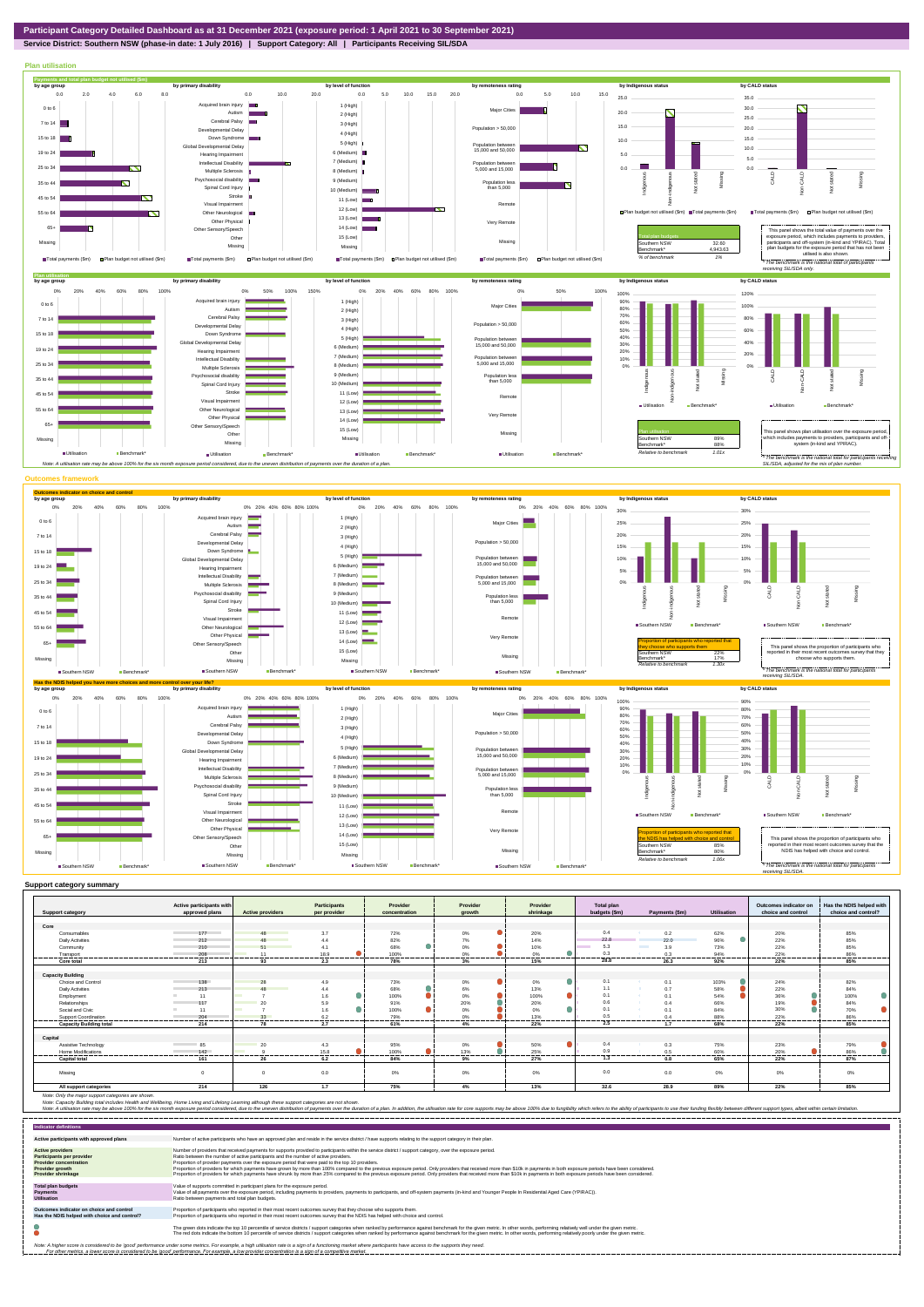## **Service District: Southern NSW (phase-in date: 1 July 2016) | Support Category: All | Participants Not Receiving SIL/SDA**

![](_page_4_Figure_3.jpeg)

**Participant profile Please note that the data presented are based on only six months of data and not a full year. Distribution of active participants with an approved plan** by age group by primary disability by remoteness rating by hdigenous status by CALD status 0% 5% 10% 15% 20% 25% 0% 20% 40% 60% 80% 120% 0% 10% 20% 30% 0% 20% 40% 80% d brain injury 1 (High)  $\blacksquare$ 70% 100% Major Cities 0 to 6 a. Autism **I** 2 (High) 60% 80% Cerebral Palsy 7 to 14 3 (High) 50% Population > 50,000  $\overline{\phantom{a}}$ ental Delay 60% 40% 4 (High) 15 to 18 Down Syndrome 30% 40% 5 (High) bal Developmental Delay Population between 15,000 and 50,000 20% 6 (Medium) 20% 19 to 24 Hearing Impairment  $\equiv$ 10%  $\sim$   $\sim$ 7 (Medium) Intellectual Disability **The Co** 0% Population between 5,000 and 15,000 0% 25 to 34 Multiple Sclerosis CALD Non-CALD Missing 8 (Medium) anous Non-indigenous .<br>cial disability Missing Indigeno 9 (Medium) Population less than 5,000 nstated in 1916.<br>Note 35 to 44  $\frac{1}{2}$ Spinal Cord Injury 출 10 (Medium) Stroke 45 to 54 11 (Low) å Remote Southern NSW **Benchmark** Visual Impairment ■ Southern NSW Benchmark\* 12 (Low) 55 to 64 Other Neurological 13 (Low) Other Physical Very Remote Active participants with an approved plan This panel shows the distribution of active participants with an approved plan who have each participant characteristic. 65+ Sensory/Speech 14 (Low) Other 15 (Low) Southern NSW 4,028 The figures shown are based on the number of participants as at the end of the exposure period. Missing 457,345 Missing Missing Missing *% of benchmark 1%* ■ Southern NSW Benchmark\* ■ Southern NSW Benchmark\* Southern NSW Benchmark Southern NSW Benchmark *\* The benchmark is the national distribution of participants not receiving SIL/SDA only.*